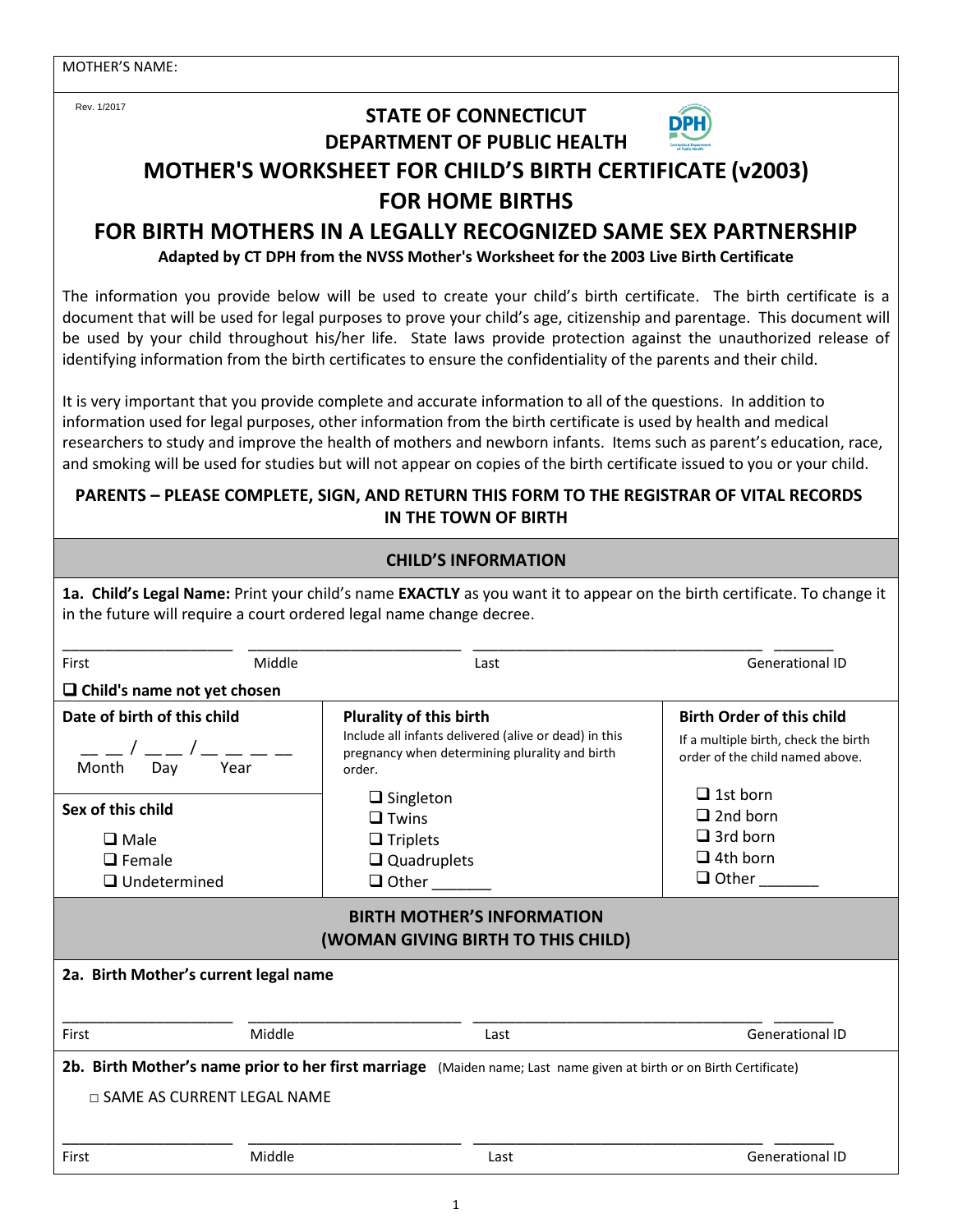| 2c. Birth Mother's date of birth                           | 2d. Birth Mother's Place of Birth                                                                    |                                                                                                                                                                                                                                                        |  |  |
|------------------------------------------------------------|------------------------------------------------------------------------------------------------------|--------------------------------------------------------------------------------------------------------------------------------------------------------------------------------------------------------------------------------------------------------|--|--|
|                                                            |                                                                                                      |                                                                                                                                                                                                                                                        |  |  |
| _/ __/_ __ _<br>Year<br>Dav<br>Month                       | (i.e., Puerto Rico, U.S. Virgin Islands, Guam, American Samoa or Northern Marianas)                  |                                                                                                                                                                                                                                                        |  |  |
|                                                            |                                                                                                      |                                                                                                                                                                                                                                                        |  |  |
|                                                            |                                                                                                      |                                                                                                                                                                                                                                                        |  |  |
| child's life.<br><b>Birth Mother's Marital Status:</b>     |                                                                                                      | 2e. Although your marital status does not print on your child's birth certificate, it is necessary to register the record<br>legally and properly. Failure to provide accurate marital status information can cause legal difficulties throughout your |  |  |
|                                                            |                                                                                                      |                                                                                                                                                                                                                                                        |  |  |
|                                                            |                                                                                                      | Were you joined in a legally recognized partnership to the Non-Birth Mother listed at the time you conceived                                                                                                                                           |  |  |
|                                                            | this child, at the time of birth, or at any time between conception and giving birth?                |                                                                                                                                                                                                                                                        |  |  |
| $\Box$ YES                                                 |                                                                                                      | □ NO If "NO" is answered, only the name of the mother giving birth will be included on the child's birth certificate.                                                                                                                                  |  |  |
| 2f. Birth Mother's Residence:                              |                                                                                                      | Provide the actual street location and the official name of the town/city where mother's permanent residence is<br>located. For example, the location for paying taxes, voting, etc., but not necessarily used for mailing address.                    |  |  |
| House Number                                               | Street (Do not enter PO Boxes or Rural Route numbers)                                                | Apt / Unit                                                                                                                                                                                                                                             |  |  |
|                                                            |                                                                                                      |                                                                                                                                                                                                                                                        |  |  |
| City/Town                                                  | State                                                                                                | ZIP code                                                                                                                                                                                                                                               |  |  |
|                                                            |                                                                                                      |                                                                                                                                                                                                                                                        |  |  |
|                                                            | Is the residence inside city limits? (Non-CT residents only) $\Box$ Yes $\Box$ No $\Box$ Don't know  |                                                                                                                                                                                                                                                        |  |  |
|                                                            |                                                                                                      |                                                                                                                                                                                                                                                        |  |  |
|                                                            |                                                                                                      |                                                                                                                                                                                                                                                        |  |  |
|                                                            |                                                                                                      | How long has the Birth Mother lived at the current residence reported above? _______ Years _______ Months                                                                                                                                              |  |  |
| 2g. Address where mail is received:                        | $\Box$ Same as residence address above                                                               |                                                                                                                                                                                                                                                        |  |  |
| House Number                                               | Street, Rural Route, P.O. Box                                                                        | Apt / Unit                                                                                                                                                                                                                                             |  |  |
|                                                            |                                                                                                      |                                                                                                                                                                                                                                                        |  |  |
| City/Town                                                  | <b>State</b>                                                                                         | ZIP code                                                                                                                                                                                                                                               |  |  |
|                                                            | County: ________________________________ If not United States, country _____________________________ |                                                                                                                                                                                                                                                        |  |  |
|                                                            |                                                                                                      |                                                                                                                                                                                                                                                        |  |  |
| 3a. Birth Mother's spoken language (check all that apply): |                                                                                                      |                                                                                                                                                                                                                                                        |  |  |
| $\Box$ American sign language (ASL)                        | $\Box$ Gujarathi                                                                                     | $\Box$ Russian                                                                                                                                                                                                                                         |  |  |
| $\Box$ Armenian                                            | $\Box$ Khmer                                                                                         | $\Box$ Serbo-Croatian                                                                                                                                                                                                                                  |  |  |
| □ Chinese, Cantonese                                       | $\Box$ Korean<br>$\Box$ Laotian                                                                      | $\Box$ Spanish<br>$\Box$ Vietnamese                                                                                                                                                                                                                    |  |  |
| $\Box$ Chinese, Mandarin                                   |                                                                                                      |                                                                                                                                                                                                                                                        |  |  |
| $\Box$ English<br>$\Box$ French (including Cajun, Patois)  | $D$ Persian<br>$\Box$ Polish                                                                         | $\Box$ Other Language -specify:                                                                                                                                                                                                                        |  |  |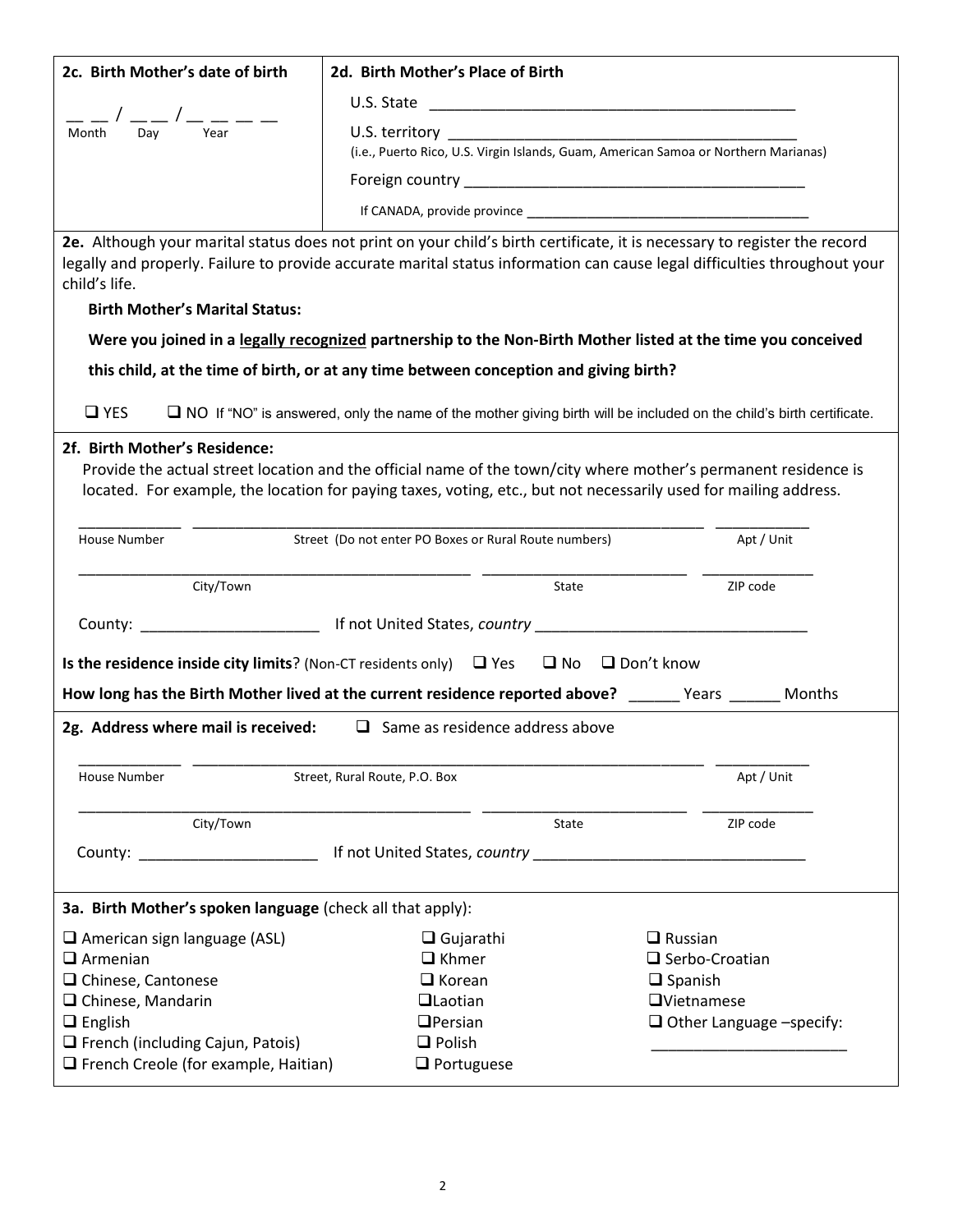**Race and Hispanic Ethnicity:** Race and ethnicity are self-identification data items in which respondents choose the race or races with which they most closely identify and indicate whether or not they are of **Hispanic, Latino/a, or Spanish** origin. Race and ethnicity are considered separate and distinct identities.

#### **Please complete both items.**

| Definition of Hispanic, Latino/a, or Spanish Origin:<br>Hispanic origin can be viewed as the heritage,<br>nationality group, lineage, or country of birth of the<br>person or the person's parents or ancestors before<br>their arrival in the United States. People who identify<br>their origin as Hispanic, Latino, or Spanish may be any<br>race.<br>"Hispanic, Latino/a, or Spanish origin" refers to a<br>person of Cuban, Mexican, Puerto Rican, South or<br>Central American, or other Spanish culture or<br>origin – regardless of race.                                                                                                                                                                                                                                                                             | 3b. Is the Birth Mother Spanish/Hispanic/Latina?<br>$\Box$ No, not Spanish/Hispanic/Latina<br>□ Yes, Mexican, Mexican American, Chicana<br>$\Box$ Yes, Puerto Rican<br>$\Box$ Yes, Cuban<br>$\Box$ Yes, other Spanish/Hispanic/Latina:<br>(e.g. Spaniard, Salvadoran, Dominican, Columbian)                                |
|-------------------------------------------------------------------------------------------------------------------------------------------------------------------------------------------------------------------------------------------------------------------------------------------------------------------------------------------------------------------------------------------------------------------------------------------------------------------------------------------------------------------------------------------------------------------------------------------------------------------------------------------------------------------------------------------------------------------------------------------------------------------------------------------------------------------------------|----------------------------------------------------------------------------------------------------------------------------------------------------------------------------------------------------------------------------------------------------------------------------------------------------------------------------|
| <b>Definition of Race Categories:</b>                                                                                                                                                                                                                                                                                                                                                                                                                                                                                                                                                                                                                                                                                                                                                                                         | 3c. Birth Mother's Race: Please check one or more races to                                                                                                                                                                                                                                                                 |
| A person may indicate self-identification with two or                                                                                                                                                                                                                                                                                                                                                                                                                                                                                                                                                                                                                                                                                                                                                                         | indicate what she considers herself to be.                                                                                                                                                                                                                                                                                 |
| more races by selecting multiple race categories.                                                                                                                                                                                                                                                                                                                                                                                                                                                                                                                                                                                                                                                                                                                                                                             |                                                                                                                                                                                                                                                                                                                            |
| "White" refers to a person having origins in any of<br>the original peoples of Europe, the Middle East, or<br>North Africa. It includes people who indicate their<br>race(s) as "White" or report entries such as Irish,<br>German, Italian, Lebanese, Arab, Moroccan, or<br>Caucasian.<br>"Black or African American" refers to a person<br>having origins in any of the Black racial groups of<br>Africa. It includes people who indicate their race(s)<br>as "Black, African American, or Negro"; or report<br>entries such as African American, Kenyan,<br>Nigerian, or Haitian.<br>"American Indian and Alaska Native" refers to a<br>person having origins in any of the original peoples<br>of North and South America (including Central<br>America) and who maintains tribal affiliation or<br>community attachment. | White<br>□<br><b>Black or African American</b><br>⊔<br>American Indian or Alaska Native:<br>ப<br>(name of enrolled or principal tribe)<br>Asian<br>$\Box$ Asian Indian<br>Chinese<br>□<br>□<br>Filipino<br>❏<br>Japanese<br>$\Box$<br>Korean<br>Vietnamese<br>ப<br>□<br>Other Asian:<br>(e.g., Thai, Cambodian, Malaysian) |
| "Asian" refers to a person having origins in any of                                                                                                                                                                                                                                                                                                                                                                                                                                                                                                                                                                                                                                                                                                                                                                           | Pacific Islander                                                                                                                                                                                                                                                                                                           |
| the original peoples of the Far East, Southeast                                                                                                                                                                                                                                                                                                                                                                                                                                                                                                                                                                                                                                                                                                                                                                               | $\Box$ Native Hawaiian                                                                                                                                                                                                                                                                                                     |
| Asia, or the Indian subcontinent including, for                                                                                                                                                                                                                                                                                                                                                                                                                                                                                                                                                                                                                                                                                                                                                                               | Guamanian or Chamorro<br>ப                                                                                                                                                                                                                                                                                                 |
| example, Cambodia, China, India, Japan, Korea,                                                                                                                                                                                                                                                                                                                                                                                                                                                                                                                                                                                                                                                                                                                                                                                | Samoan<br>□                                                                                                                                                                                                                                                                                                                |
|                                                                                                                                                                                                                                                                                                                                                                                                                                                                                                                                                                                                                                                                                                                                                                                                                               |                                                                                                                                                                                                                                                                                                                            |
|                                                                                                                                                                                                                                                                                                                                                                                                                                                                                                                                                                                                                                                                                                                                                                                                                               |                                                                                                                                                                                                                                                                                                                            |
|                                                                                                                                                                                                                                                                                                                                                                                                                                                                                                                                                                                                                                                                                                                                                                                                                               |                                                                                                                                                                                                                                                                                                                            |
| refers to a person having origins in any of the<br>original peoples of Hawaii, Guam, Samoa, or other<br>Pacific Islands.                                                                                                                                                                                                                                                                                                                                                                                                                                                                                                                                                                                                                                                                                                      | Other Race:                                                                                                                                                                                                                                                                                                                |
| Malaysia,<br>Pakistan, the<br>Philippine<br>Islands,<br>Thailand, and Vietnam.<br>"Native Hawaiian and Other Pacific Islander"                                                                                                                                                                                                                                                                                                                                                                                                                                                                                                                                                                                                                                                                                                | Other Pacific Islander:<br>□                                                                                                                                                                                                                                                                                               |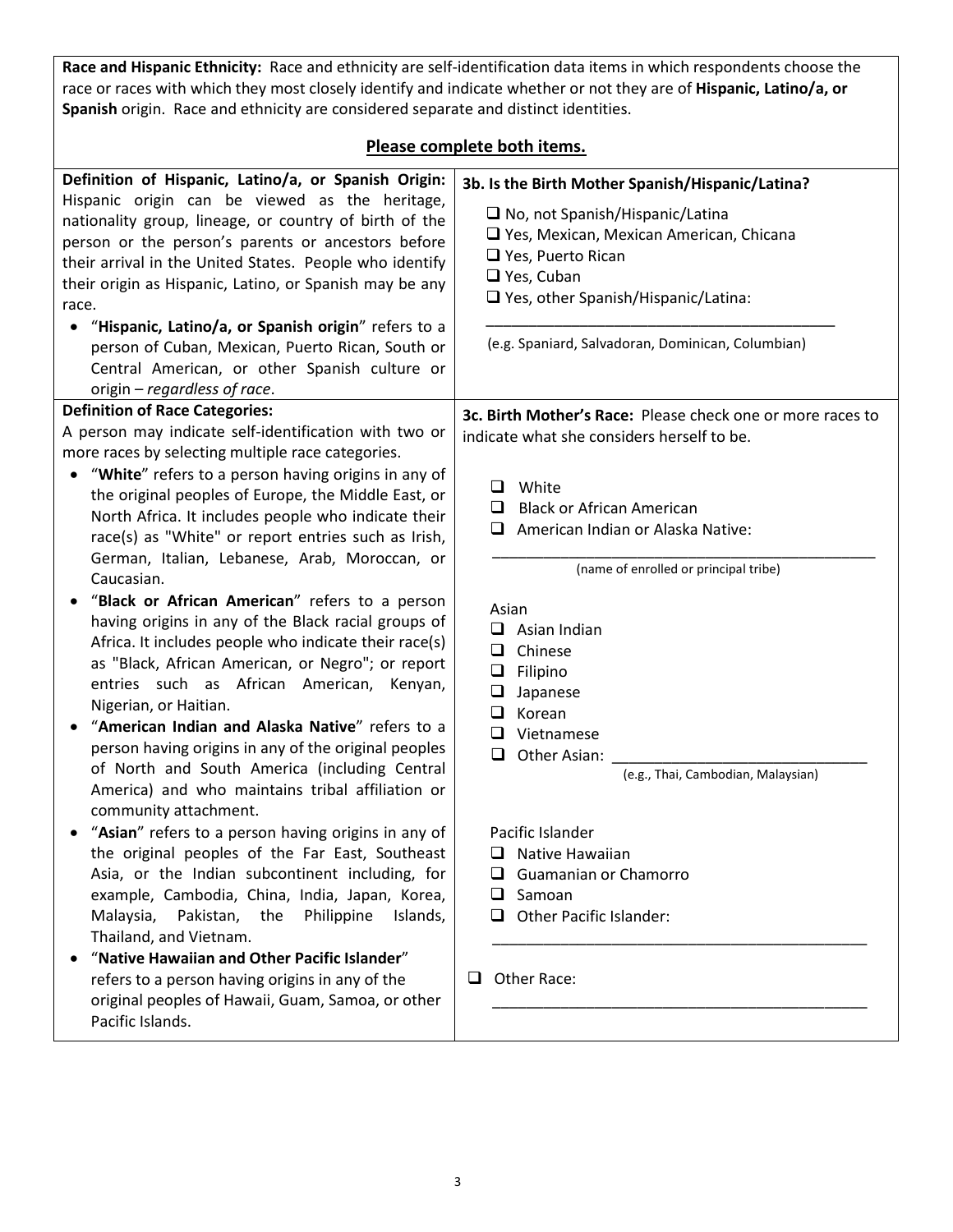| 4a. Birth Mother's Social Security Number:<br>Furnishing parent Social Security Numbers (SSNs) is required by Federal Law, 42 USC 405(c) (section 205(c) of the<br>Social Security Act). The numbers will be made available to the Connecticut Department of Social Services to assist<br>with child support enforcement activities and to the Internal Revenue Service for the purpose of determining Earned<br>Income Tax Credit compliance.<br>□ I DO NOT HAVE A SOCIAL SECURITY NUMBER                                                                                                                                                                                                                                                                                                                                                      |  |  |  |                                                                                                                               |  |
|-------------------------------------------------------------------------------------------------------------------------------------------------------------------------------------------------------------------------------------------------------------------------------------------------------------------------------------------------------------------------------------------------------------------------------------------------------------------------------------------------------------------------------------------------------------------------------------------------------------------------------------------------------------------------------------------------------------------------------------------------------------------------------------------------------------------------------------------------|--|--|--|-------------------------------------------------------------------------------------------------------------------------------|--|
| 4b. Birth Mother's occupation:<br>(Ex. Nurse's aide, machine operator, car salesman, student, homemaker)                                                                                                                                                                                                                                                                                                                                                                                                                                                                                                                                                                                                                                                                                                                                        |  |  |  | 4c. Birth Mother's type of business/industry:<br>(Ex. Nursing home, toy manufacturer, auto dealership, high school, own home) |  |
| 4e. Did the Birth Mother<br>4d. Highest level of schooling the Birth Mother has completed at time of delivery:<br>Check the box that best describes her education. If currently enrolled, check the box that<br>receive WIC (Women's,<br>indicates the previous grade or highest degree received.<br>Infant & Children) food for<br>herself because she was<br>$\Box$ 8th grade or less<br>pregnant with this child?<br>$\Box$ 9 <sup>th</sup> -12 <sup>th</sup> grade, no diploma<br>$\square$ Yes<br>$\Box$ High school graduate or GED completed<br>$\Box$ No<br>$\Box$ Some college credit, but no degree<br>□ Associate degree (e.g. AA, AS) [Technical school?]<br>$\Box$ Bachelor's degree (e.g. BA, AB, BS)<br>□ Master's degree (e.g. MA, MS, MEng, MEd, MSW, MBA)<br>$\Box$ Doctorate or Professional degree (e.g. PhD, EdD, MD, LLB) |  |  |  |                                                                                                                               |  |
| 4f. Did the Birth Mother smoke just before or during this pregnancy? (Do not include e-cigarettes or vaping<br>cigarettes)<br>$\Box$ Yes, I smoked during the three months before I became pregnant and/or while I was pregnant.<br>For the three months before pregnancy, on an average day I smoked:<br>cigs or ________ packs.<br>During the first 3 months of pregnancy, on an average day I smoked:<br>cigs or _______ packs.<br>During the second 3 months of pregnancy, on an average day I smoked:<br>cigs or _________ packs.<br>During the last 3 months of pregnancy, on an average day I smoked:<br>cigs or the packs.<br>No, I did not smoke during the three months before I became pregnant or while I was pregnant.                                                                                                             |  |  |  |                                                                                                                               |  |
| 4g. Did the Birth Mother use alcohol regularly during this pregnancy? If so, how many drinks did she consume in an<br>average week?<br>No, I did not drink regularly during this pregnancy.<br>Yes, I drank ______________ drinks in an average week during this pregnancy.<br>4i. Birth Mother's weight immediately before she became pregnant with this<br>4h. Birth Mother's height:<br>child:<br>__ feet _____ inches<br>Pre-pregnancy weight was ___________ pounds                                                                                                                                                                                                                                                                                                                                                                        |  |  |  |                                                                                                                               |  |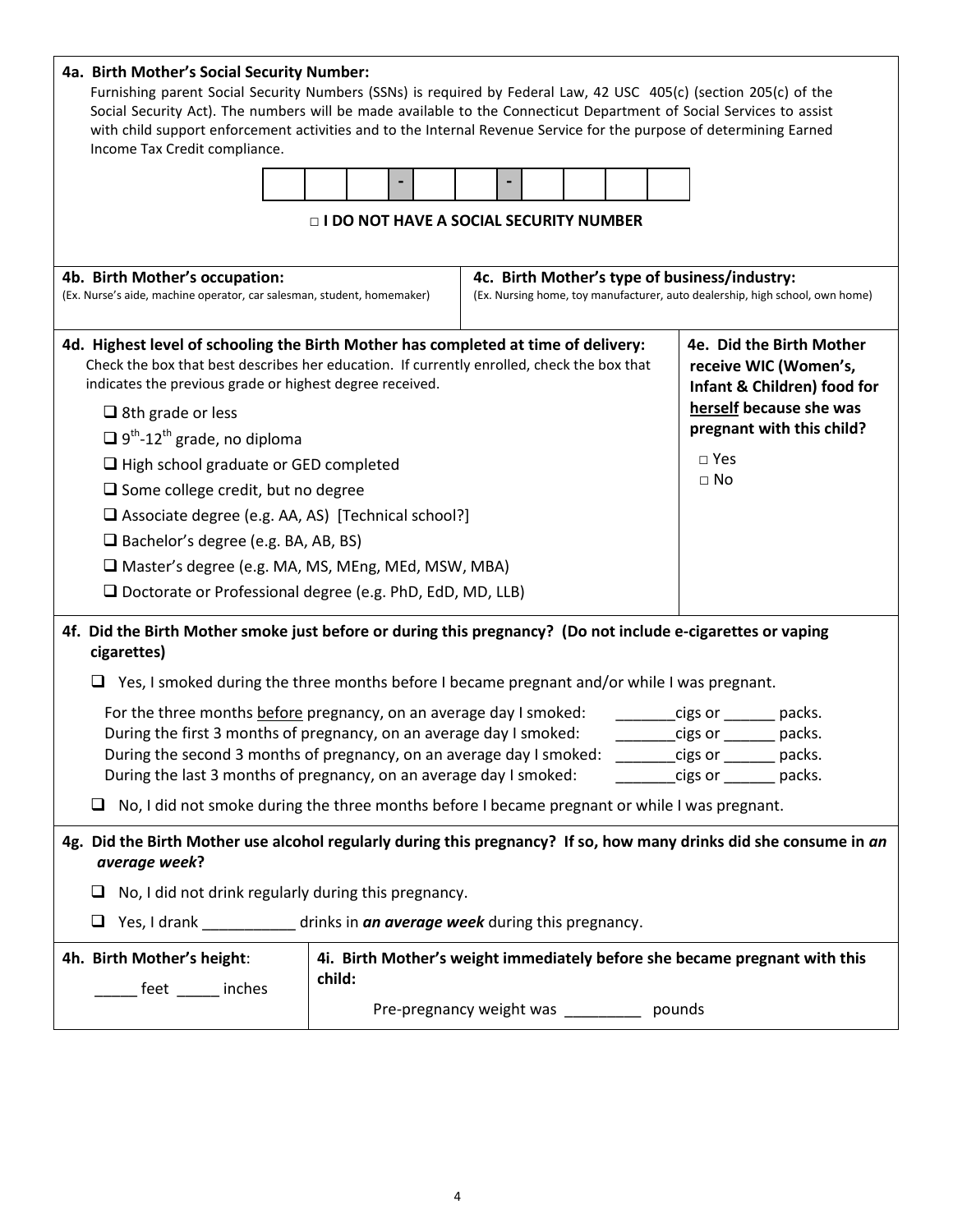## **INFORMATION ON SAME SEX PARENT**

#### **Fill in the Non-Birth Mother's information only if the parents are in a same sex partnership legally recognized in Connecticut. Refer to Birth Mother's Marital Status box, page 2.**

|                                                                                                                                                                                                                                                                                                                                                                                                                                                                                                                                                   |        |                                                                                                                                                 |                                                                                                                                                                                                                                                | דכנטגווובכט ווו כטווווכנוונטנ. וזכוכו נט טוונוו ואוטנווכו s ואומרונמו אנמנט אטג, page ב. |                        |
|---------------------------------------------------------------------------------------------------------------------------------------------------------------------------------------------------------------------------------------------------------------------------------------------------------------------------------------------------------------------------------------------------------------------------------------------------------------------------------------------------------------------------------------------------|--------|-------------------------------------------------------------------------------------------------------------------------------------------------|------------------------------------------------------------------------------------------------------------------------------------------------------------------------------------------------------------------------------------------------|------------------------------------------------------------------------------------------|------------------------|
| 5a. Non-Birth Mother's current legal name                                                                                                                                                                                                                                                                                                                                                                                                                                                                                                         |        |                                                                                                                                                 |                                                                                                                                                                                                                                                |                                                                                          |                        |
| First                                                                                                                                                                                                                                                                                                                                                                                                                                                                                                                                             | Middle |                                                                                                                                                 | Last                                                                                                                                                                                                                                           |                                                                                          | <b>Generational ID</b> |
| 5b. Non-Birth Mother's name prior to her first marriage (Last name given at birth or on Birth Certificate)<br>□ SAME AS CURRENT LEGAL NAME                                                                                                                                                                                                                                                                                                                                                                                                        |        |                                                                                                                                                 |                                                                                                                                                                                                                                                |                                                                                          |                        |
| First                                                                                                                                                                                                                                                                                                                                                                                                                                                                                                                                             | Middle |                                                                                                                                                 | Last                                                                                                                                                                                                                                           |                                                                                          | <b>Generational ID</b> |
| 5c. Non-Birth Mother's date of birth<br>__ / __ __ / __ __ __ __<br>nth  Day   Year<br>Month                                                                                                                                                                                                                                                                                                                                                                                                                                                      |        | 5d. Non-Birth Mother's Place of Birth:<br>U.S. territory<br>(i.e., Puerto Rico, U.S. Virgin Islands, Guam, American Samoa or Northern Marianas) |                                                                                                                                                                                                                                                |                                                                                          |                        |
| 6a. Non-Birth Mother's spoken language:                                                                                                                                                                                                                                                                                                                                                                                                                                                                                                           |        |                                                                                                                                                 |                                                                                                                                                                                                                                                |                                                                                          |                        |
| $\Box$ American sign language (ASL)<br>$\Box$ Khmer<br>$\Box$ Armenian<br>$\Box$ Chinese, Cantonese<br>$\Box$ Chinese, Mandarin<br>$\Box$ English<br>French (including Cajun, Patois)<br>$\Box$ Polish<br>$\Box$ French Creole (for example, Haitian)                                                                                                                                                                                                                                                                                             |        | $\Box$ Gujarathi<br>$\Box$ Korean<br><b>QLaotian</b><br>$D$ Persian<br>$\Box$ Portuguese                                                        | $\Box$ Russian<br>$\Box$ Serbo-Croatian<br>$\Box$ Spanish<br>$\Box$ Vietnamese<br>$\Box$ Other Language -specify:                                                                                                                              |                                                                                          |                        |
| Race and Hispanic Ethnicity: Race and ethnicity are self-identification data items in which respondents choose the<br>race or races with which they most closely identify and indicate whether or not they are of Hispanic, Latino/a, or<br>Spanish origin. Race and ethnicity are considered separate and distinct identities.<br><b>Please complete both items</b>                                                                                                                                                                              |        |                                                                                                                                                 |                                                                                                                                                                                                                                                |                                                                                          |                        |
| Definition of Hispanic, Latino/a, or Spanish Origin:<br>Hispanic origin can be viewed as the heritage,<br>nationality group, lineage, or country of birth of the<br>person or the person's parents or ancestors before<br>their arrival in the United States. People who identify<br>their origin as Hispanic, Latino, or Spanish may be any<br>race.<br>"Hispanic, Latino/a, or Spanish origin" refers to a<br>person of Cuban, Mexican, Puerto Rican, South or<br>Central American, or other Spanish culture or<br>origin - regardless of race. |        | $\Box$ Yes, Puerto Rican<br>$\Box$ Yes, Cuban                                                                                                   | 6b. Is the Non-Birth Mother Spanish/Hispanic/Latina?<br>$\Box$ No, not Spanish/Hispanic/Latina<br>□ Yes, Mexican, Mexican American, Chicana<br>$\Box$ Yes, other Spanish/Hispanic/Latino:<br>(e.g. Spaniard, Salvadoran, Dominican, Columbian) |                                                                                          |                        |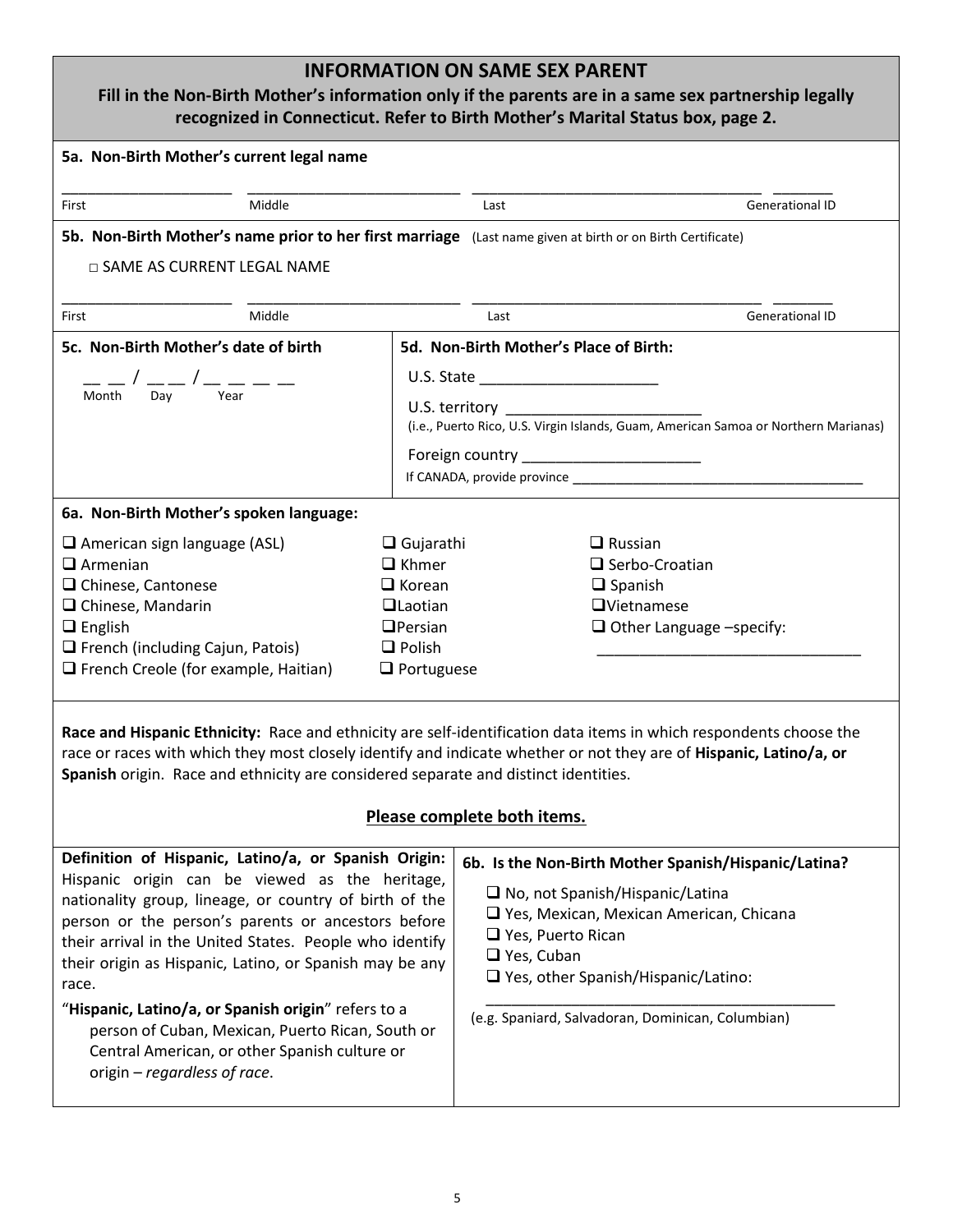| <b>Definition of Race Categories:</b><br>"White" refers to a person having origins in any of                                   |                                                                                                                                   |  |  |  |
|--------------------------------------------------------------------------------------------------------------------------------|-----------------------------------------------------------------------------------------------------------------------------------|--|--|--|
|                                                                                                                                | 6c. Non-Birth Mother's Race: Please check one or more                                                                             |  |  |  |
|                                                                                                                                | races to indicate what she considers herself to be.                                                                               |  |  |  |
| the original peoples of Europe, the Middle East, or<br>North Africa. It includes people who indicate their                     | $\Box$ White                                                                                                                      |  |  |  |
| race(s) as "White" or report entries such as Irish,                                                                            | $\Box$ Black or African American                                                                                                  |  |  |  |
| German, Italian, Lebanese, Arab, Moroccan, or                                                                                  | $\Box$ American Indian or Alaska Native:                                                                                          |  |  |  |
| Caucasian.                                                                                                                     |                                                                                                                                   |  |  |  |
| "Black or African American" refers to a person having                                                                          | (name of enrolled or principal tribe)                                                                                             |  |  |  |
| origins in any of the Black racial groups of Africa. It                                                                        | Asian                                                                                                                             |  |  |  |
| includes people who indicate their race(s) as "Black,                                                                          | $\Box$ Asian Indian                                                                                                               |  |  |  |
| African American, or Negro"; or report entries such as                                                                         | $\Box$<br>Chinese                                                                                                                 |  |  |  |
| African American, Kenyan, Nigerian, or Haitian.                                                                                | $\Box$ Filipino                                                                                                                   |  |  |  |
| "American Indian and Alaska Native" refers to a                                                                                | $\Box$<br>Japanese                                                                                                                |  |  |  |
| person having origins in any of the original peoples of                                                                        | Korean<br>□                                                                                                                       |  |  |  |
| North and South America (including Central America)                                                                            | $\Box$ Vietnamese                                                                                                                 |  |  |  |
| and who maintains tribal affiliation or community                                                                              | $\Box$<br>Other Asian:                                                                                                            |  |  |  |
| attachment.                                                                                                                    | (e.g., Thai, Cambodian, Malaysian)                                                                                                |  |  |  |
| "Asian" refers to a person having origins in any of the                                                                        |                                                                                                                                   |  |  |  |
| original peoples of the Far East, Southeast Asia, or the                                                                       | Pacific Islander                                                                                                                  |  |  |  |
| including,<br>Indian<br>subcontinent<br>for<br>example,                                                                        | □<br>Native Hawaiian                                                                                                              |  |  |  |
| Cambodia, China, India, Japan, Korea, Malaysia,                                                                                | Guamanian or Chamorro<br>ப                                                                                                        |  |  |  |
| Pakistan, the Philippine Islands, Thailand, and<br>Vietnam.                                                                    | □<br>Samoan                                                                                                                       |  |  |  |
| "Native Hawaiian and Other Pacific Islander" refers                                                                            | Other Pacific Islander:<br>□                                                                                                      |  |  |  |
| to a person having origins in any of the original                                                                              |                                                                                                                                   |  |  |  |
| peoples of Hawaii, Guam, Samoa, or other Pacific                                                                               | Other Race:<br>□                                                                                                                  |  |  |  |
| Islands.                                                                                                                       |                                                                                                                                   |  |  |  |
|                                                                                                                                |                                                                                                                                   |  |  |  |
| 7a. Non-Birth Mother's Social Security Number:                                                                                 |                                                                                                                                   |  |  |  |
|                                                                                                                                |                                                                                                                                   |  |  |  |
|                                                                                                                                | Furnishing parent Social Security Numbers (SSNs) is required by Federal Law, 42 USC 405(c) (section 205(c) of the Social Security |  |  |  |
|                                                                                                                                | Act). The numbers will be made available to the Connecticut Department of Social Services to assist with child support            |  |  |  |
| enforcement activities and to the Internal Revenue Service for the purpose of determining Earned Income Tax Credit compliance. |                                                                                                                                   |  |  |  |
|                                                                                                                                |                                                                                                                                   |  |  |  |
|                                                                                                                                | □ I DO NOT HAVE A SOCIAL SECURITY NUMBER                                                                                          |  |  |  |
| 7b. Non-Birth Mother's occupation:                                                                                             | 7c. Non-Birth Mother's type of business/industry:                                                                                 |  |  |  |
| (Ex. Nurse's aide, machine operator, car salesman, student, homemaker)                                                         | (Ex. Nursing home, toy manufacturer, auto dealership, high school, own home)                                                      |  |  |  |
|                                                                                                                                |                                                                                                                                   |  |  |  |
|                                                                                                                                |                                                                                                                                   |  |  |  |
| 7d. Highest level of schooling the Non-Birth Mother has completed at time of delivery: Check the box that best                 | describes her education. If currently enrolled, check the box that indicates the previous grade or highest degree received.       |  |  |  |
| $\Box$ 8 <sup>th</sup> grade or less                                                                                           |                                                                                                                                   |  |  |  |
| $\Box$ 9 <sup>th</sup> -12 <sup>th</sup> grade, no diploma                                                                     |                                                                                                                                   |  |  |  |
| $\Box$ High school graduate or GED completed                                                                                   |                                                                                                                                   |  |  |  |
| $\Box$ Some college credit, but no degree                                                                                      |                                                                                                                                   |  |  |  |
| □ Associate degree (e.g. AA, AS) [Technical school?]                                                                           |                                                                                                                                   |  |  |  |
| $\Box$ Bachelor's degree (e.g. BA, AB, BS)                                                                                     |                                                                                                                                   |  |  |  |
| □ Master's degree (e.g. MA, MS, Meng, Med, MSW, MBA)                                                                           |                                                                                                                                   |  |  |  |